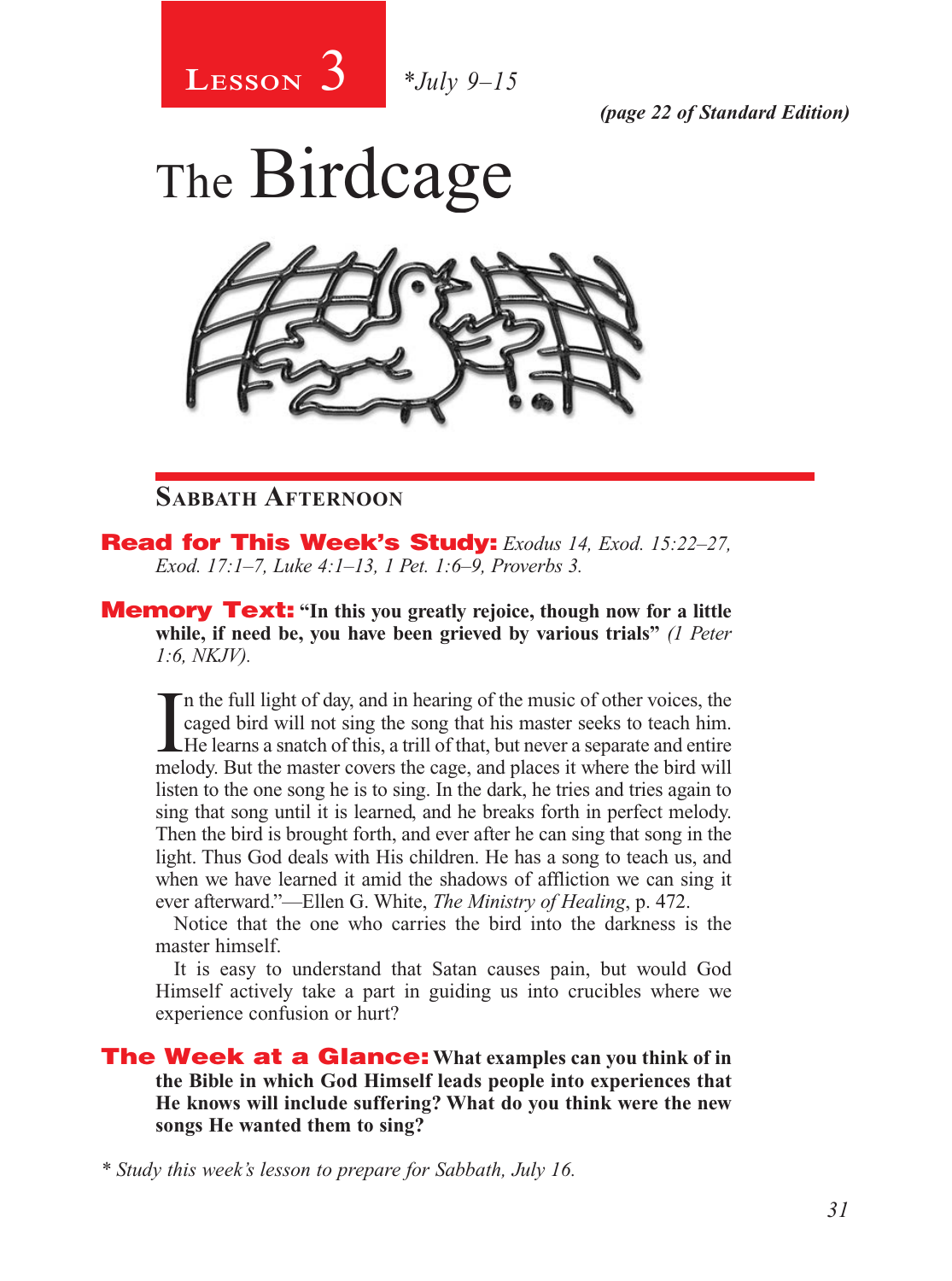## **SUNDAY** July 10

## **To the Promised Land via a Dead End**

**"And when Pharaoh drew near, the children of Israel lifted their eyes, and behold, the Egyptians marched after them. So they were very afraid, and the children of Israel cried out to the Lord<sup></sup>** *(Exod.***)** *14:10, NKJV).*

Have you ever been set up, led into a trap or to a dead end? Sometimes it can be nice, like walking unexpectedly into a room of waiting friends who all shout "Surprise! Happy birthday!" At other times it can be quite a shock, even a very unpleasant one. It may have been bullies when you were at school or a work colleague who unexpectedly tried to make you look bad.

From the day the Israelites left Egypt to the day they reached the Promised Land, "the Lord went ahead of them in a pillar of cloud to guide them on their way and by night in a pillar of fire to give them light, so that they could travel by day or night" *(Exod. 13:21, NIV)*. Every part of their journey was led by God Himself. But look at where He led them first: to a place where the sea was before them, mountains were on either side, and Pharaoh's army was within eyesight right behind!

#### Read **Exodus 14. Why did God bring the Israelites to a place where He knew they would be terrified?**

Following "the pillar" doesn't assure us of constant happiness. It also can be a hard experience, because training in righteousness takes us to places that test our hearts, which are so naturally deceitful *(Jer. 17:9)*. During these difficulties, the key to knowing when we are truly following God is not necessarily the absence of trials or pain but, rather, an openness to God's instruction and a continual submission of our minds and hearts to His leading.

\_\_\_\_\_\_\_\_\_\_\_\_\_\_\_\_\_\_\_\_\_\_\_\_\_\_\_\_\_\_\_\_\_\_\_\_\_\_\_\_\_\_\_\_\_\_\_\_\_\_\_\_

\_\_\_\_\_\_\_\_\_\_\_\_\_\_\_\_\_\_\_\_\_\_\_\_\_\_\_\_\_\_\_\_\_\_\_\_\_\_\_\_\_\_\_\_\_\_\_\_\_\_\_\_

What **lesson did the Israelites learn from this experience?** *Exod. 14:31.*

**Why is trusting God sometimes so hard, even though we may know many of the wonderful promises He has for us? Recount a difficult situation you believe the Lord led you into in order to teach you to "believe" in and to "fear" Him.**

\_\_\_\_\_\_\_\_\_\_\_\_\_\_\_\_\_\_\_\_\_\_\_\_\_\_\_\_\_\_\_\_\_\_\_\_\_\_\_\_\_\_\_\_\_\_\_\_\_\_\_\_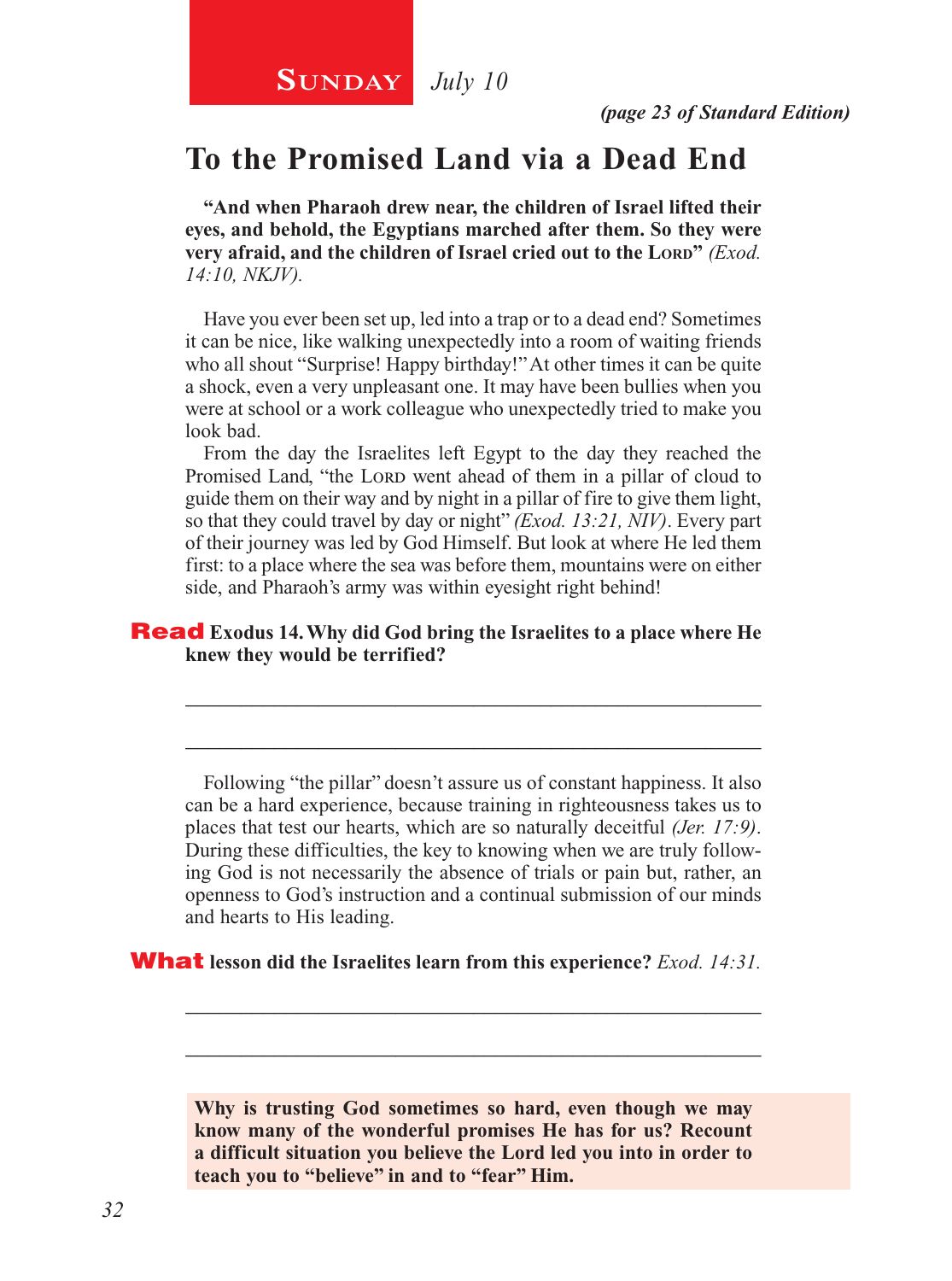*(page 24 of Standard Edition)*

## **Bitter Waters**

**"The whole Israelite community set out from the Desert of**  Sin, traveling from place to place as the LORD commanded. They **camped at Rephidim, but there was no water for the people to drink"** *(Exod. 17:1, NIV).*

Perhaps we might not get from God everything we want, but couldn't we expect to get all that we need? Not what we think we need but what we truly need?

There was one thing the Israelites certainly needed, and that was water. Just after God in the cloud led the Israelites through the Red Sea, they followed Him through the hot, waterless desert for three days. Particularly in the desert, where finding water is so critical, their desperation is understandable. When would they get the water they needed?

So, where does God lead them? The pillar goes to Marah, where, at last, there is water. They must have been excited. But when they tasted the water, they immediately spat it out because it was bitter. "So the people grumbled against Moses, saying, 'What are we to drink?' " *(Exod. 15:24, NIV)*.

Then, a few days later, God does it again. This time, however, the pillar actually stops where there is no water at all *(Exod. 17:1).*

\_\_\_\_\_\_\_\_\_\_\_\_\_\_\_\_\_\_\_\_\_\_\_\_\_\_\_\_\_\_\_\_\_\_\_\_\_\_\_\_\_\_\_\_\_\_\_\_\_\_\_\_

\_\_\_\_\_\_\_\_\_\_\_\_\_\_\_\_\_\_\_\_\_\_\_\_\_\_\_\_\_\_\_\_\_\_\_\_\_\_\_\_\_\_\_\_\_\_\_\_\_\_\_\_

\_\_\_\_\_\_\_\_\_\_\_\_\_\_\_\_\_\_\_\_\_\_\_\_\_\_\_\_\_\_\_\_\_\_\_\_\_\_\_\_\_\_\_\_\_\_\_\_\_\_\_\_

#### Read **Exodus 15:22–27 and Exodus 17:1–7. What did God reveal to Israel about Himself at Marah and at Rephidim? What lessons should they have learned?**

**In Rephidim, what question did the children of Israel ask?** *Exod. 17:7.* **Have you ever asked the same question? If so, why? How did you feel, and what lessons did you learn after you had it answered? How many times do we need to get it answered before we stop asking it altogether?** 

\_\_\_\_\_\_\_\_\_\_\_\_\_\_\_\_\_\_\_\_\_\_\_\_\_\_\_\_\_\_\_\_\_\_\_\_\_\_\_\_\_\_\_\_\_\_\_\_\_\_\_\_ \_\_\_\_\_\_\_\_\_\_\_\_\_\_\_\_\_\_\_\_\_\_\_\_\_\_\_\_\_\_\_\_\_\_\_\_\_\_\_\_\_\_\_\_\_\_\_\_\_\_\_\_ \_\_\_\_\_\_\_\_\_\_\_\_\_\_\_\_\_\_\_\_\_\_\_\_\_\_\_\_\_\_\_\_\_\_\_\_\_\_\_\_\_\_\_\_\_\_\_\_\_\_\_\_ \_\_\_\_\_\_\_\_\_\_\_\_\_\_\_\_\_\_\_\_\_\_\_\_\_\_\_\_\_\_\_\_\_\_\_\_\_\_\_\_\_\_\_\_\_\_\_\_\_\_\_\_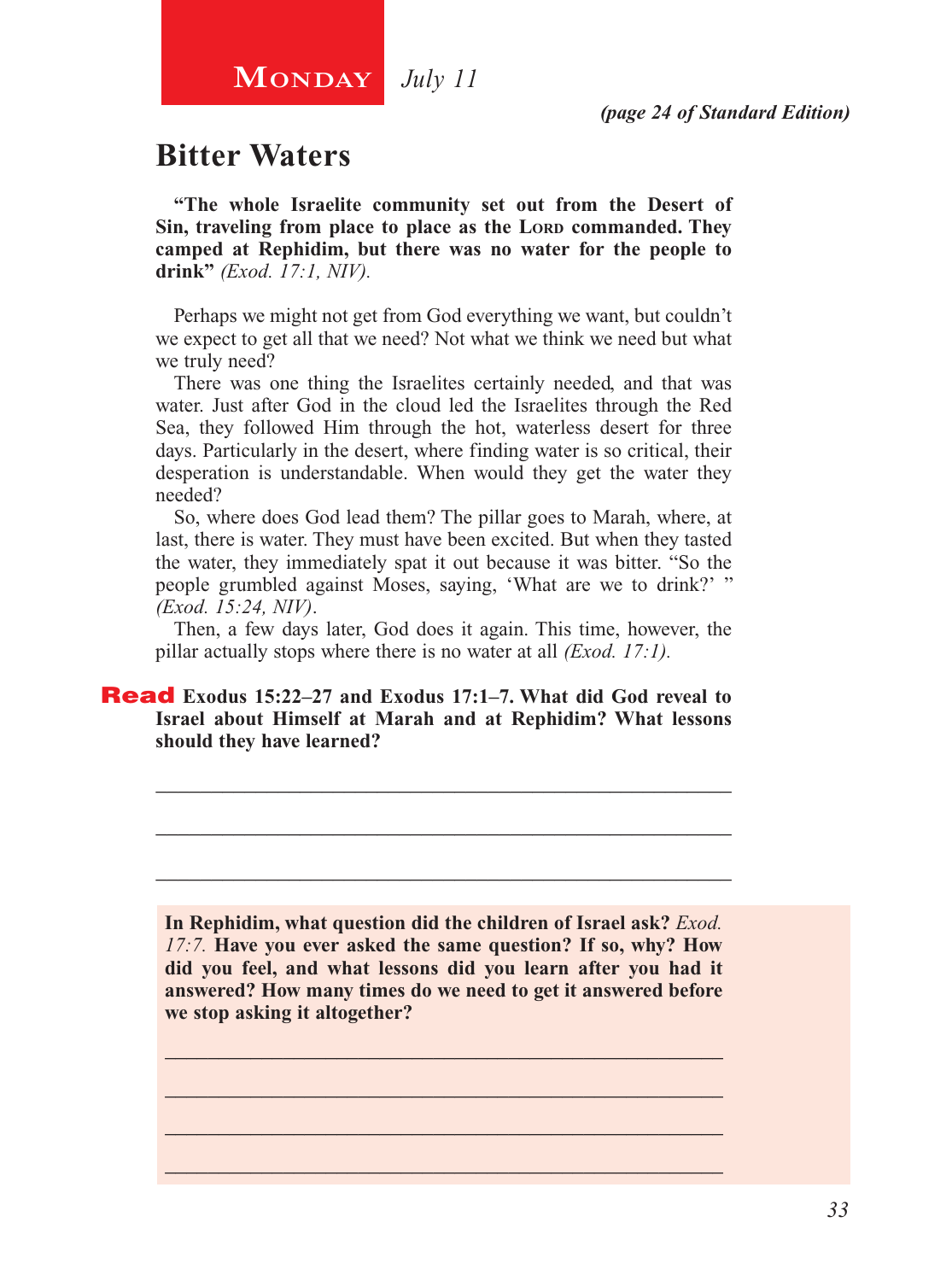## **The Great Controversy in the Desert**

**"Then Jesus, being filled with the Holy Spirit, returned from the Jordan and was led by the Spirit into the wilderness, being tempted for forty days by the devil"** *(Luke 4:1, 2, NKJV).*

**Read** Luke 4:1–13. What lessons can you learn from this account **about how to overcome temptation and not give in to sin?** 

Temptations can be so difficult because they appeal to things we really desire, and they always seem to come at our weakest moments.

\_\_\_\_\_\_\_\_\_\_\_\_\_\_\_\_\_\_\_\_\_\_\_\_\_\_\_\_\_\_\_\_\_\_\_\_\_\_\_\_\_\_\_\_\_\_\_\_\_\_\_\_

\_\_\_\_\_\_\_\_\_\_\_\_\_\_\_\_\_\_\_\_\_\_\_\_\_\_\_\_\_\_\_\_\_\_\_\_\_\_\_\_\_\_\_\_\_\_\_\_\_\_\_\_

Luke 4 is the beginning of the story of Jesus' temptation by Satan, and it brings some difficult issues to our attention. At first glance, it appears that the Holy Spirit is leading Jesus into temptation. However, God never tempts us *(James 1:13)*. Rather, as we have been seeing, God does lead us to crucibles of testing. What is striking in Luke 4 is that the Holy Spirit can lead us to times of testing that involve being exposed to Satan's fierce temptations. At such times, when we feel these temptations so strongly, we may misunderstand and think we have not been following God correctly. But this is not necessarily true. "Often when placed in a trying situation we doubt that the Spirit of God has been leading us. But it was the Spirit's leading that brought Jesus into the wilderness to be tempted by Satan. When God brings us into trial, He has a purpose to accomplish for our good. Jesus did not presume on God's promises by going unbidden into temptation, neither did He give up to despondency when temptation came upon Him. Nor should we."—Ellen G. White, *The Desire of Ages*, pp. 126, 129.

Sometimes, when in the crucible, we get burned rather than purified. It is therefore very comforting to know that when we crumple under temptation, we can hope again because Jesus stood firm. The good news is that because Jesus is our Sin Bearer, because He paid the penalty for our failure to endure that temptation (whatever it was), because He went through a crucible worse than any of us will ever face, we are not cast off or forsaken by God. There is hope, even for the "chief" of sinners *(1 Tim. 1:15).*

**What temptations are you facing now? Spend some time in prayer, asking the Lord to teach you how to apply the lessons from Jesus' example to your own life. Remember, you don't have to succumb to temptation, ever! Remember, too, that if you do succumb, you have a Savior.**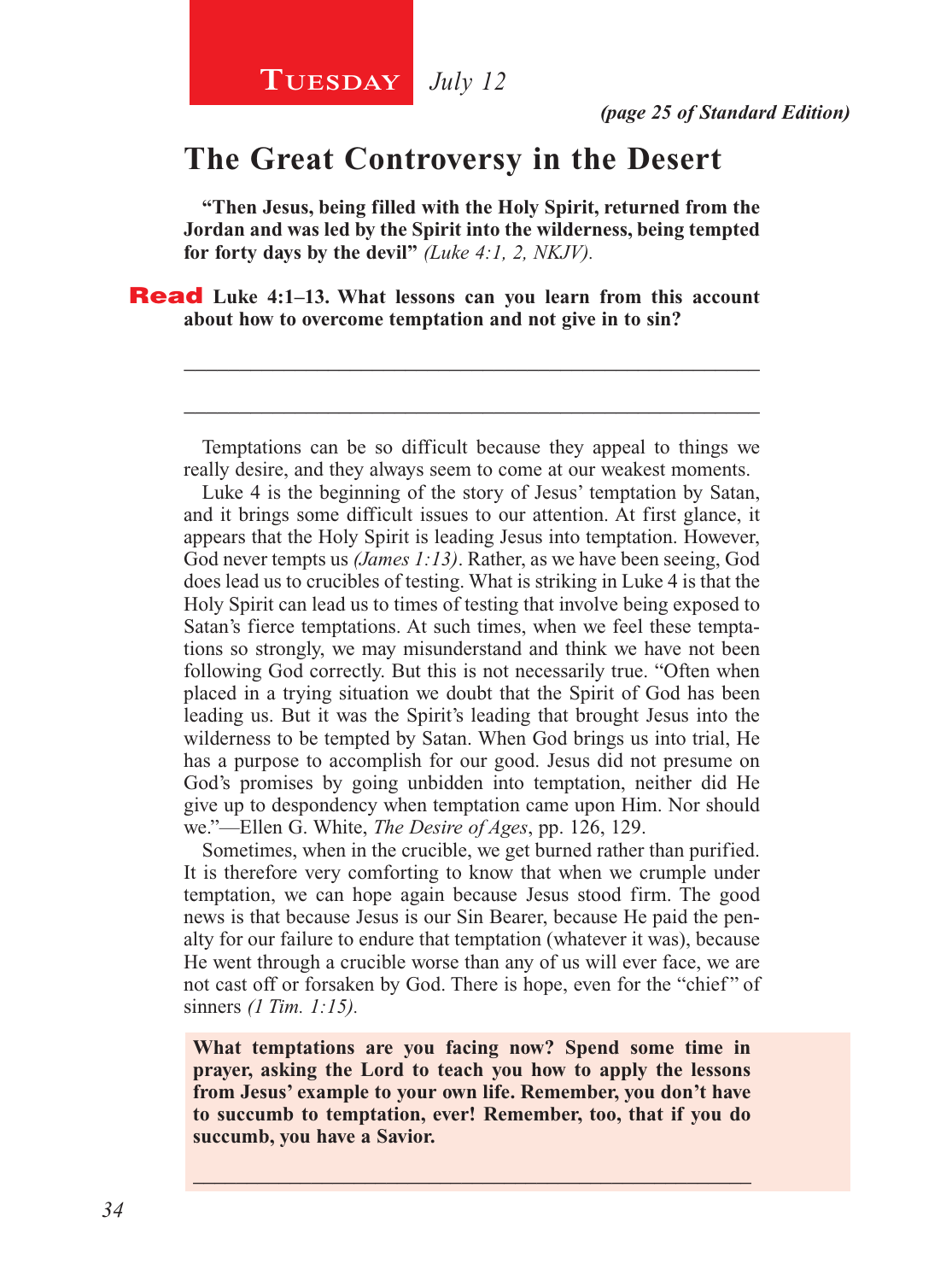**WEDNESDAY** July 13

## **An Enduring Legacy**

Read **1 Peter 1:6, 7. What is Peter saying?**

Peter was writing to people who were battling through difficulties and often felt very alone. He was writing "to God's elect, exiles scattered throughout the provinces of Pontus, Galatia, Cappadocia, Asia and Bithynia" *(1 Pet. 1:1, NIV)*. This is the area we know today as western Turkey. A few verses later, Peter says that he knows that they are experiencing "grief in all kinds of trials" *(1 Pet. 1:6, NIV)*.

\_\_\_\_\_\_\_\_\_\_\_\_\_\_\_\_\_\_\_\_\_\_\_\_\_\_\_\_\_\_\_\_\_\_\_\_\_\_\_\_\_\_\_\_\_\_\_\_\_\_\_\_

\_\_\_\_\_\_\_\_\_\_\_\_\_\_\_\_\_\_\_\_\_\_\_\_\_\_\_\_\_\_\_\_\_\_\_\_\_\_\_\_\_\_\_\_\_\_\_\_\_\_\_\_

#### **What** does Peter mean by saying that they are "exiles" and "scat**tered"? How might that add to their trials?**

Being a Christian during those times was a new thing; believers were small in number and in various places where they were a decided minority who were often misunderstood at best, persecuted at worst. Peter assures them, however, that these trials are not random or chaotic *(1 Pet. 1:6, 7).* Genuine faith is the goal of those who persevere through "all kinds of trials."

\_\_\_\_\_\_\_\_\_\_\_\_\_\_\_\_\_\_\_\_\_\_\_\_\_\_\_\_\_\_\_\_\_\_\_\_\_\_\_\_\_\_\_\_\_\_\_\_\_\_\_\_

\_\_\_\_\_\_\_\_\_\_\_\_\_\_\_\_\_\_\_\_\_\_\_\_\_\_\_\_\_\_\_\_\_\_\_\_\_\_\_\_\_\_\_\_\_\_\_\_\_\_\_\_

#### Read **1 Peter 1:6–9. What ultimate assurance does Peter seek to give these people amid their trials? What does this hope mean for us, too?**

Whatever their trials, whatever they suffer, how can it be compared to the eternity that awaits them when Christ returns? Peter's words to them are God's words to us, regardless of whatever we are facing. However difficult or painful our trials, we must never lose sight of the ultimate end, eternal life in a new heaven and new earth, without pain, suffering, or death. With such a promise before us, a promise guaranteed us through the death of Jesus, how important that we not lose faith, but instead, amid our trials, ask the Lord to purge us of everything and anything that stands in the way of our faith.

\_\_\_\_\_\_\_\_\_\_\_\_\_\_\_\_\_\_\_\_\_\_\_\_\_\_\_\_\_\_\_\_\_\_\_\_\_\_\_\_\_\_\_\_\_\_\_\_\_\_\_\_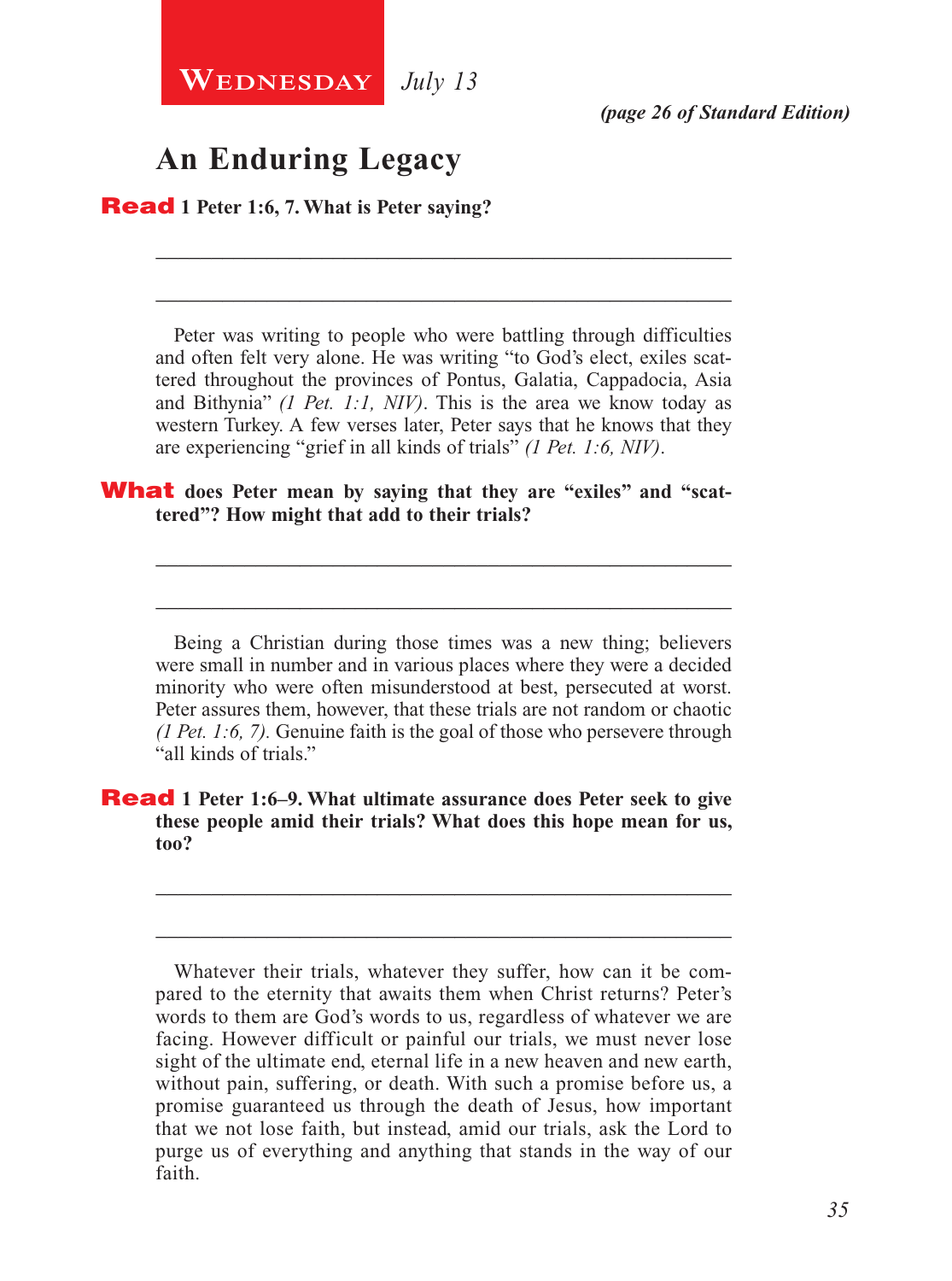## **Trial by Fire**

There was a young man whom we'll call Alex. He had come out of a very troubled youth: drugs, violence, even some time in jail. But then, through the kindness of a local church member (whom Alex had stolen from), Alex learned about God and gave his heart to Jesus. Though he still had his problems and struggles, and though elements of his past still lingered, Alex was a new person in Jesus. He loved God and sought to express that love by obeying His commandments *(1 John 5:1, 2)*. At one point, Alex felt impressed that he should be a minister. Everything pointed to it. He was answering God's call, no doubt about it.

At college things went well at first. Then one thing after another went awry, and his life began coming apart. His source of money started to dry up; a close friend turned against him, making accusations about him that were false but that damaged his reputation. Next, he kept on getting sick; no one knew what it was, but it impacted his studies to the point where he was afraid that he was going to have to drop out of school completely. On top of it all, he was fighting fierce temptations with drugs, which were readily available in the local community. At one point he even fell in that area. Alex couldn't understand why all this was happening, especially because he was sure that the Lord had led him to this school to begin with. *Was Alex wrong about that? If so, was his whole experience with God a huge mistake?* Even the most basic elements of his faith were coming under doubt.

**Imagine** that, amid this crisis, Alex comes to you and asks for advice. **What would you say? What experiences of your own have you had that could help someone like him? What Bible texts would you use? How helpful might the following texts be in such a situation?**  *Proverbs 3, Jer. 29:13, Rom. 8:28, 2 Cor. 12:9, Heb. 13:5.*

> **Almost all who follow the Lord have had crises during which they've been tempted to doubt the Lord's leading. The important thing in such situations is to cling to the promises, recount God's leading in the past, and pray for faith and endurance. The Lord will never give up on us. The question for us is: How do we not succumb to the temptation to give up on Him?**

> $\_$  , and the set of the set of the set of the set of the set of the set of the set of the set of the set of the set of the set of the set of the set of the set of the set of the set of the set of the set of the set of th

\_\_\_\_\_\_\_\_\_\_\_\_\_\_\_\_\_\_\_\_\_\_\_\_\_\_\_\_\_\_\_\_\_\_\_\_\_\_\_\_\_\_\_\_\_\_\_\_\_\_\_\_

\_\_\_\_\_\_\_\_\_\_\_\_\_\_\_\_\_\_\_\_\_\_\_\_\_\_\_\_\_\_\_\_\_\_\_\_\_\_\_\_\_\_\_\_\_\_\_\_\_\_\_\_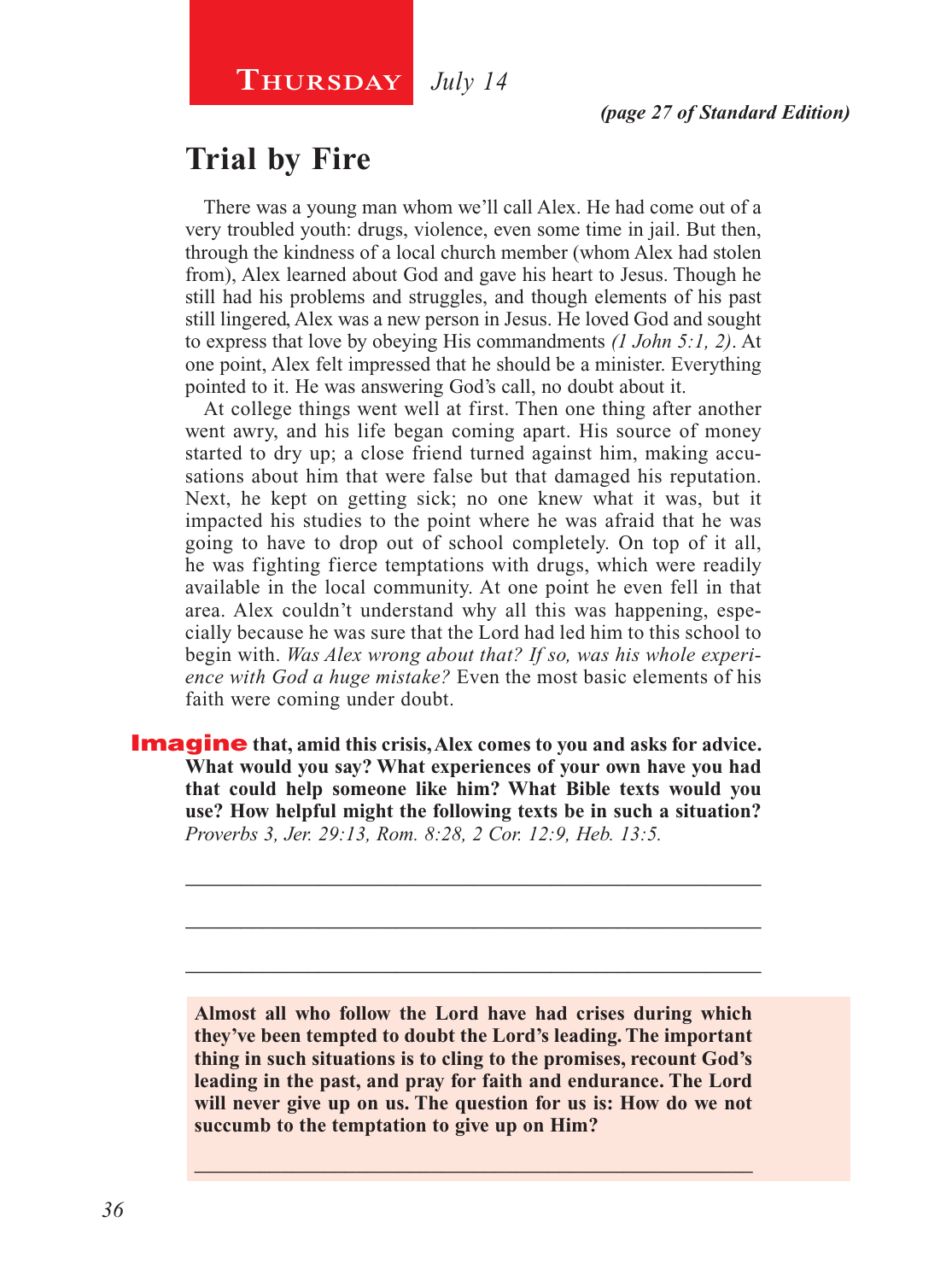## **FRIDAY** July 15

#### *(page 28 of Standard Edition)*

**Further Thought:** Read Ellen G. White, "The Exodus," pp. 281–290; "From the Red Sea to Sinai," pp. 291–302, in *Patriarchs and Prophets*; "The Temptation," pp. 114–123, in *The Desire of Ages.*

"But of old the Lord led his people to Rephidim, and he may choose to lead us there also, to test our loyalty. He does not always bring us to pleasant places. If he did, in our self-sufficiency we should forget that he is our helper. He longs to manifest himself to us, and to reveal the abundant supplies at our disposal, and he permits trial and disappointment to come to us that we may realize our helplessness, and learn to call upon him for aid. He can cause cooling streams to flow from the flinty rock. We shall never know, until we are face to face with God, when we shall see as we are seen, and know as we are known, how many burdens he has borne for us, and how many burdens he would have been glad to bear, if, with childlike faith, we had brought them to him."—Ellen G. White, "Rephidim," *Advent Review and Sabbath Herald*, April 7, 1903.

#### Discussion Questions:

Ê **We often talk of temptation as an individual thing, which, of course, it is. At the same time, are there any corporate temptations, things that we as a church or a local church family might have to guard against as a group? If so, what?**

 $\bullet$  Ask those who are willing to talk about any of the "unpleasant" **places" that they have been brought to. Why were these unpleasant? If they had to revisit those experiences today, would they view them any differently?**

 $\bullet$  We all understand the principle behind God allowing us to be **purified and refined by trials. How, though, do we understand the situation in which trials appear to have no value—for instance, someone is killed instantly in a car wreck? As a class, seek to work through possible answers.**

 $\bullet$  As a class, take time together to pray for each other, that each **might be strengthened to endure trials and stay faithful.**

Î **Does your class know of anyone who, having faced trials, lost the way? If so, as a class what could you do in a very tangible way to help lead that person back?**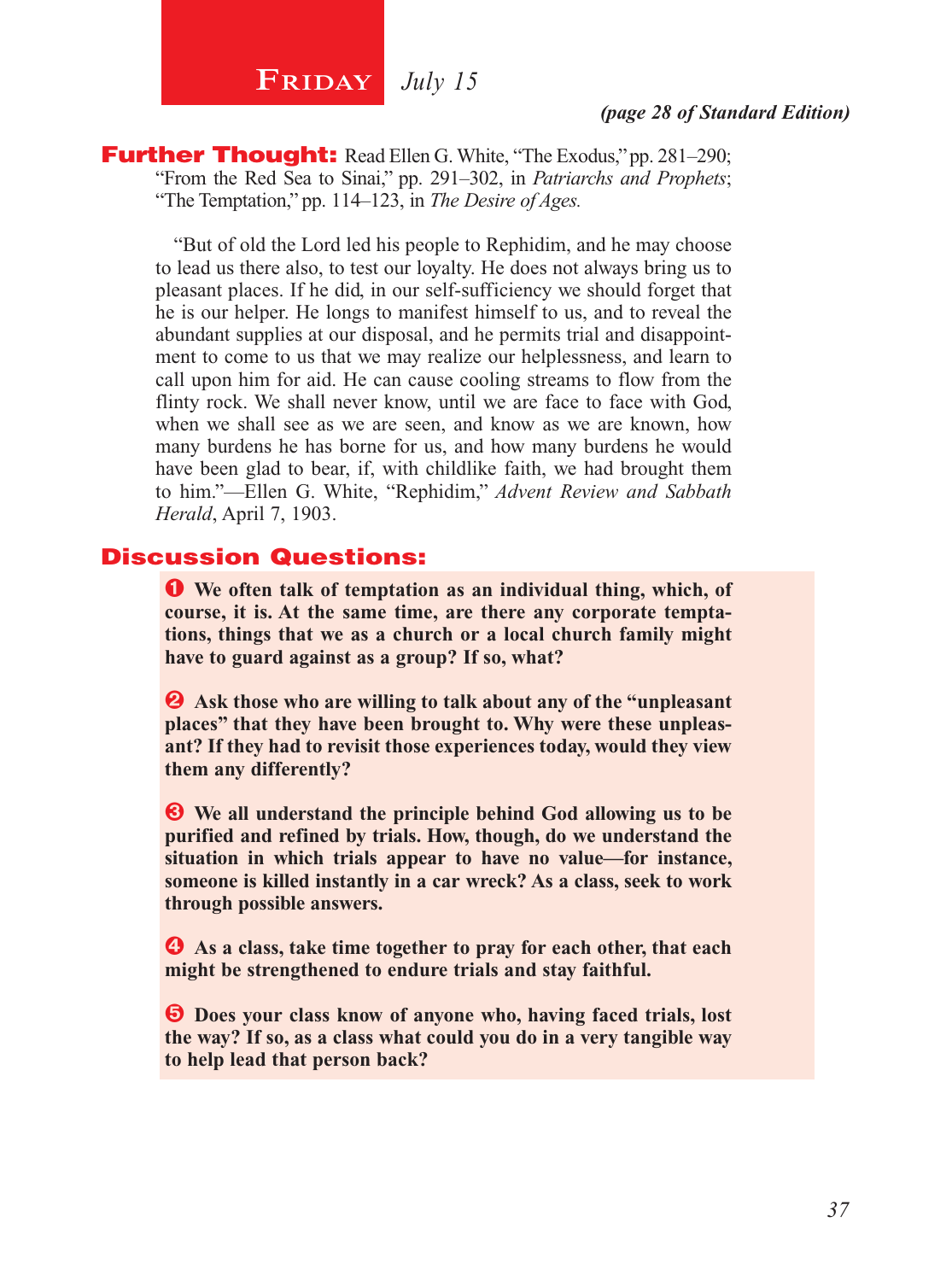INSIDES*tory* 

## Part 3: Abandoned by Father

*By* Andrew McChesney

Father always seemed to be angry after Mother told him that she was going to the Adventist Church. Every little thing irritated him. One night, he exploded with rage when Mother arrived home late from a church event.

The next morning, Mother arrived at the dental clinic, where she worked as a secretary, in Manaus, Brazil, and learned that she no longer had a job. The clinic had closed. All the way home, she wondered how to tell Father. But he wasn't at home, and he didn't answer phone calls. Then Mother noticed that his clothes were missing from the closet. He had left home.

Mother didn't say a word to their son, Junior. The boy, busy at school and the gamers club, only noticed that Father was gone three days later when he received a WhatsApp video message on his cell phone. Father said Adventism and his faith, Candomblé, could not coexist in the same house.

Mother also received a WhatsApp message. Father said he had moved to the Candomblé temple, where he worshiped evil spirits as a high priest.

"I'm never going to give up my religion," he said. "You have to accept it."

Mother had never heard about the great controversy between Christ and Satan. But she was worried, and she met with Ricardo Coelho, pastor of Alpha Seventh-day Adventist Community Church. Weeping, she confided that Father worked as a Candomblé high priest and had deserted the family.

Pastor Ricardo comforted Mother and, opening his Bible, said kindly, "Let me share some advice with you." In 1 Corinthians 7:3, he read, " 'Let the husband render to his wife the affection due her, and likewise also the wife to her husband' "*(NKJV)*. In Proverbs 14:1, he read, " 'The wise woman builds her house, but the foolish pulls it down with her hands' " *(NKJV).* Looking at Mother, he said, "Be a good wife to your husband, Eduardo, and pray for him."

The Bible verses encouraged Mother, and she decided to pray even more.

Weeks passed, and Mother ran out of money. She found strength in the Bible and prayed the promise of Joshua 1:9, which says, " 'Be strong and of good courage . . . for the Lord your God is with you wherever you go' " *(NKJV)*.

When Grandmother, Father's mother, learned that the family was low on food, she called Father, and he began to deliver groceries.

One day, Grandmother told Mother that spirits had summoned her and Junior to the temple. When the pair arrived, Father was possessed by an evil spirit who spoke through him in a low, distorted voice. The spirit said Father could go back home but threatened to kill him if Mother or Junior tried to teach him about their religion or invited him to church.

Father returned home that day. He had been gone for two months. Mother prayed even more.

*Your Thirteenth Sabbath Offering will help open eight churches in the South American Division, including four in Brazil, where Father* (EDUARDO FERREIRA DOS SANTOS) and his family live.

**Provided by the General Conference Office of Adventist Mission, which uses Sabbath School mission offerings to spread the gospel worldwide. Read new stories daily at AdventistMission.org.**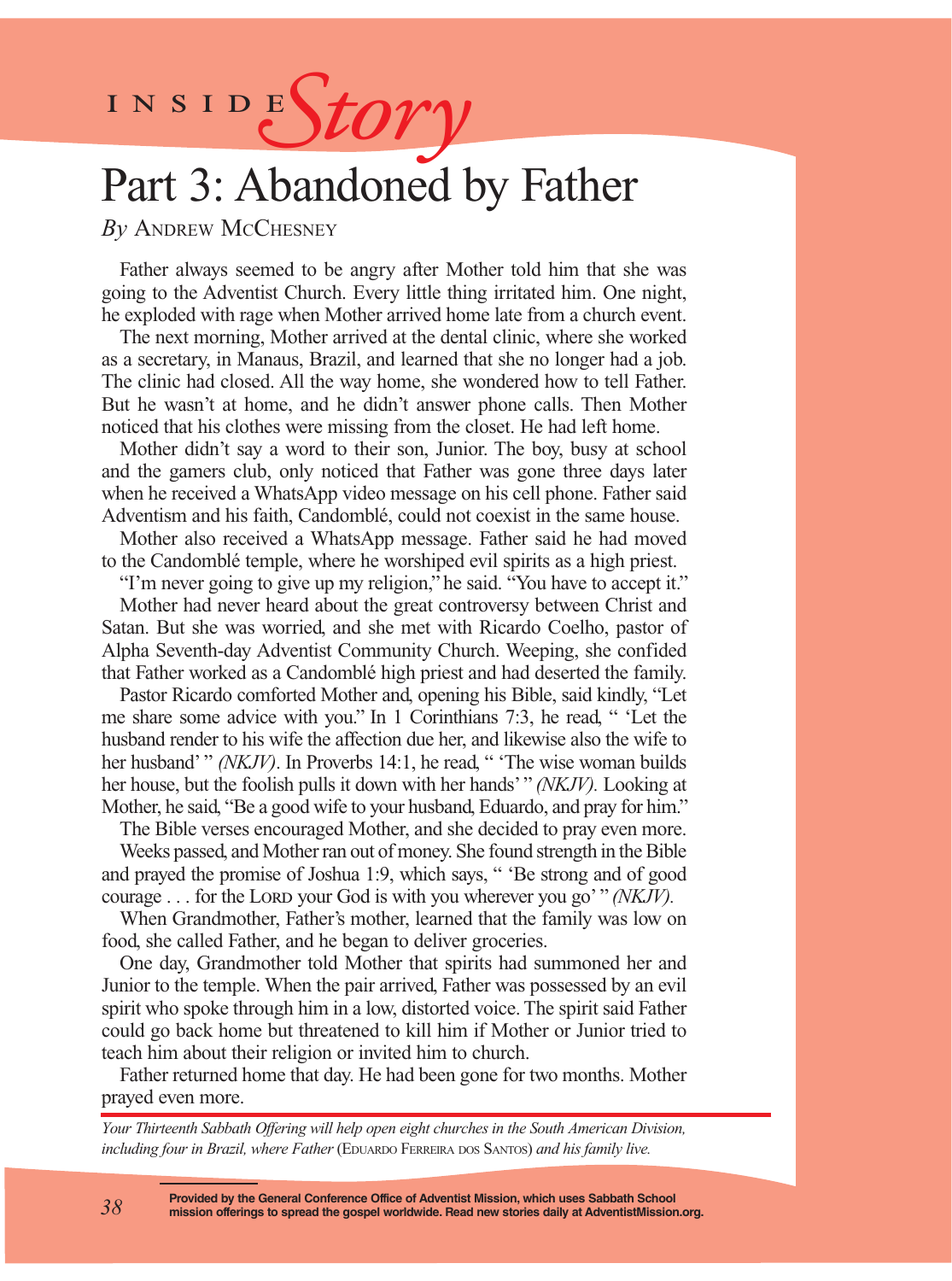#### Key Text: *1 Peter 1:6*

Study Focus: *Exodus 14, Exod. 15:22–27, Exod. 17:1–7, Proverbs 3, Luke 4:1–13, 1 Pet. 1:6–9.*

### *Part I: Overview*

Last week, we studied various types of crucibles. This week's lesson focuses more on crucibles of maturity. While it is true that many of our troubles are created by us, God is ultimately the Sovereign of the entire universe and the history of nations, as well as our individual lives. God not only wants us to grow as individuals but also as families, as communities, and as nations. In the context of our fallenness, growth takes on additional dimensions.

Yes, God saves us by His grace. Yes, He justifies us by the substitutional sacrifice of Jesus Christ and by our acceptance of that sacrifice by faith. But God's grace is not a cheap fix, stopping at the declarative level. His grace is educational and transformative. Life and salvation are not theoretical experiences. We grow only when we actually experience His unconditional love for us, when we commit to loving Him back unreservedly, and to living with Him and permitting Him to live in us. And, as both we and God are involved in a cosmic conflict, we commit to take God's side and to promote His kingdom in response to His rescuing us from the kingdom of sin and Satan. This way, God becomes the Lord of hosts, the One leading us in this experience, the One leading us to grow, to be transformed.

**Lesson Themes:** This week's lesson highlights two themes.

- 1. God leads us through the struggle of this fallen world. While this comforts us, it also gives us strength and confidence in God.
- 2. It is only when God leads us through the battles of our life that we grow and are transformed.

#### *Part II: Commentary*

#### **"Lead Us Not Into Temptation but Deliver Us From Evil"**

In May–June of 2019, Pope Francis sparked a controversy by officially endorsing a change in the Lord's Prayer. Instead of "lead us not into temptation," the new Roman Catholic version of the Lord's Prayer would read "do not let us fall into temptation." The pope's main argument was that the translation "lead us not into temptation" is wrong from theological and pastoral points of view, as this phrase identifies God as the tempter instead of Satan. A father, claimed the pope, would not lead his son into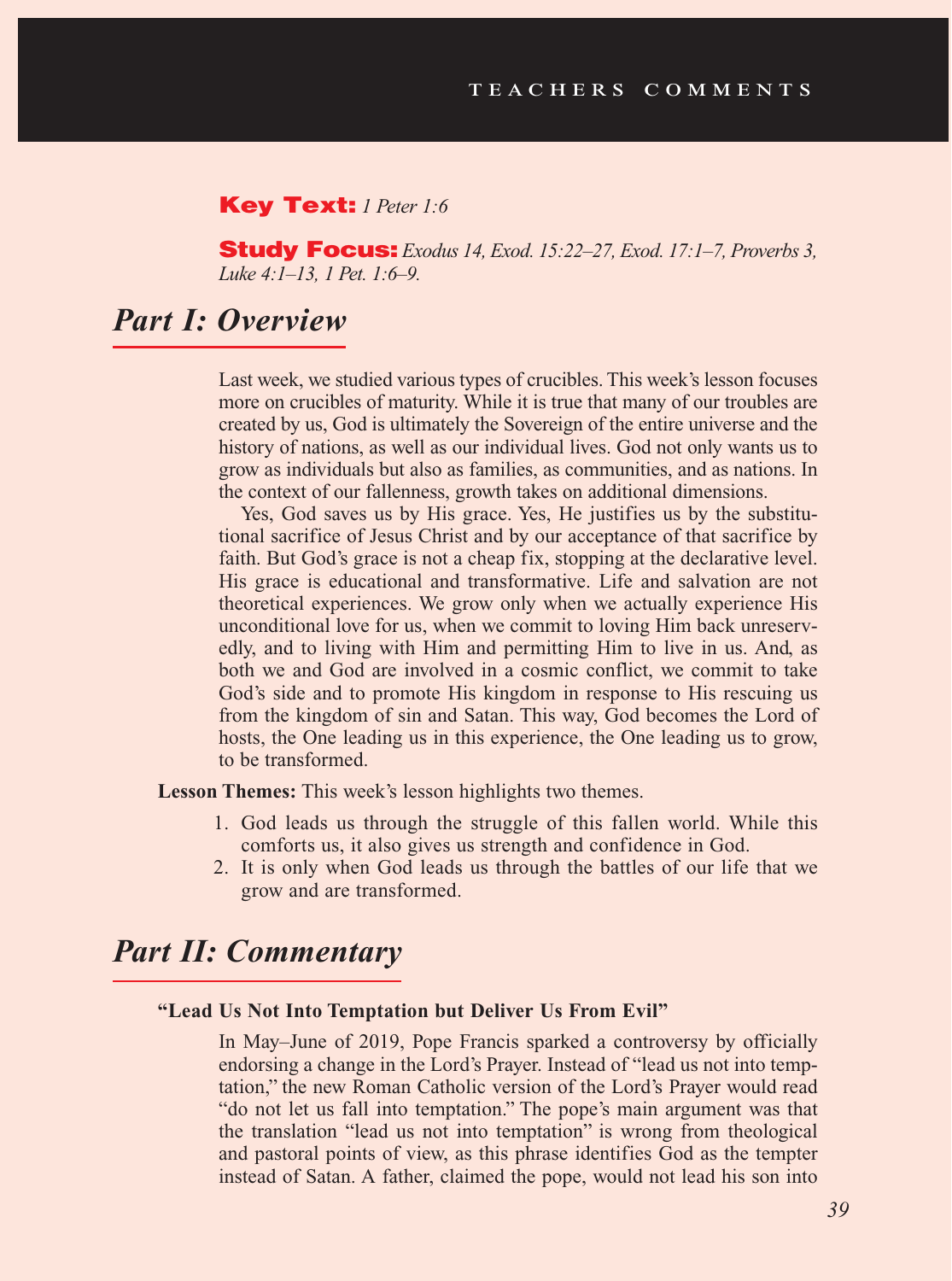temptation but, rather, help the son up when he falls. One may very well relate to this attempt to exculpate God from the status of tempter.

But changing the text of the Lord's Prayer is not justifiable. Numerous other biblical phrases, much as this one, pose difficulties. The principles of biblical hermeneutics and the history of theology teach us that we must try to understand the text and its message rather than to change the biblical text or its translation to help resolve its mysteries in a way that a certain culture or person feels is more appropriate.

A brief study of Matthew 6:13 and its key concepts in both the immediate and broader biblical contexts will help us better understand this phrase in the prayer. In the New Testament Greek, both Matthew 6:13 and Luke 11:4 use exactly the same wording to render the phrase " ' "lead us not into temptation" ' " *(NIV)*. Thus, the phrase is correctly translated in most versions. Rather than trying to rearrange or reinterpret this verse, we need to understand its meaning. The key verb "lead" in Greek is the active aorist subjunctive form of the verb *eispheró*, which means "to carry inward," "to bring in," "to introduce" (see, e.g., Henry George Lindell and Robert Scott, *A Greek-English Lexicon* [Oxford: Clarendon, 1996], p. 497). So, there is no mistake here, no way of reinterpretation: Jesus meant to say "Do not lead us," not "Do not let us fall." In Matthew 26:41 *(see also Mark 14:38; Luke 22:40, 46)*, Jesus describes temptation as something one could "enter into" *(NKJV)* or "fall into" *(NIV).*

Those who argue in favor of changing the wording of this phrase in the Lord's Prayer focus on the word *temptation*, concluding that God cannot tempt us because He cannot be the source of temptation. But the Greek word for "temptation" (*peirasmos*) has two distinct meanings. The first is "temptation" and is related to allurement or enticement to sin *(see, e.g., Matt. 26:41, 1 Tim. 6:9).* In this sense, it is true that God is not, and cannot be, leading us into temptation, because He is not the tempter, as James 1:13, 14 clearly establishes. The second meaning of temptation is "experiment," "trial," "probation," or "test." In Galatians 4:14, Paul's illness was a trial to the Galatians, and in 1 Peter 4:12, Peter admonishes Christians not to be surprised by the trial or ordeal that befell them.

Perhaps James gives the most explicit explanation of the process of temptation, especially as he uses the two meanings of temptation together in the same passage. He affirms that Christians meet trials with joy and endurance *(James 1:2, 12)* and must not say that God tempts them, because God does not tempt anyone *(James 1:13)*. Rather, each person wanders away from God when enticed or tempted by their own desire *(James 1:14).* Thus, in the New Testament, temptation means both seduction to sin and probation.

This brief study helps us better understand the phrase "lead us not into temptation." While God is not the tempter, He does lead us in the struggles that befall us. His leading in these trials helps us exercise our freedom, grow in love and commitment to Him, and grow in our understanding of Him and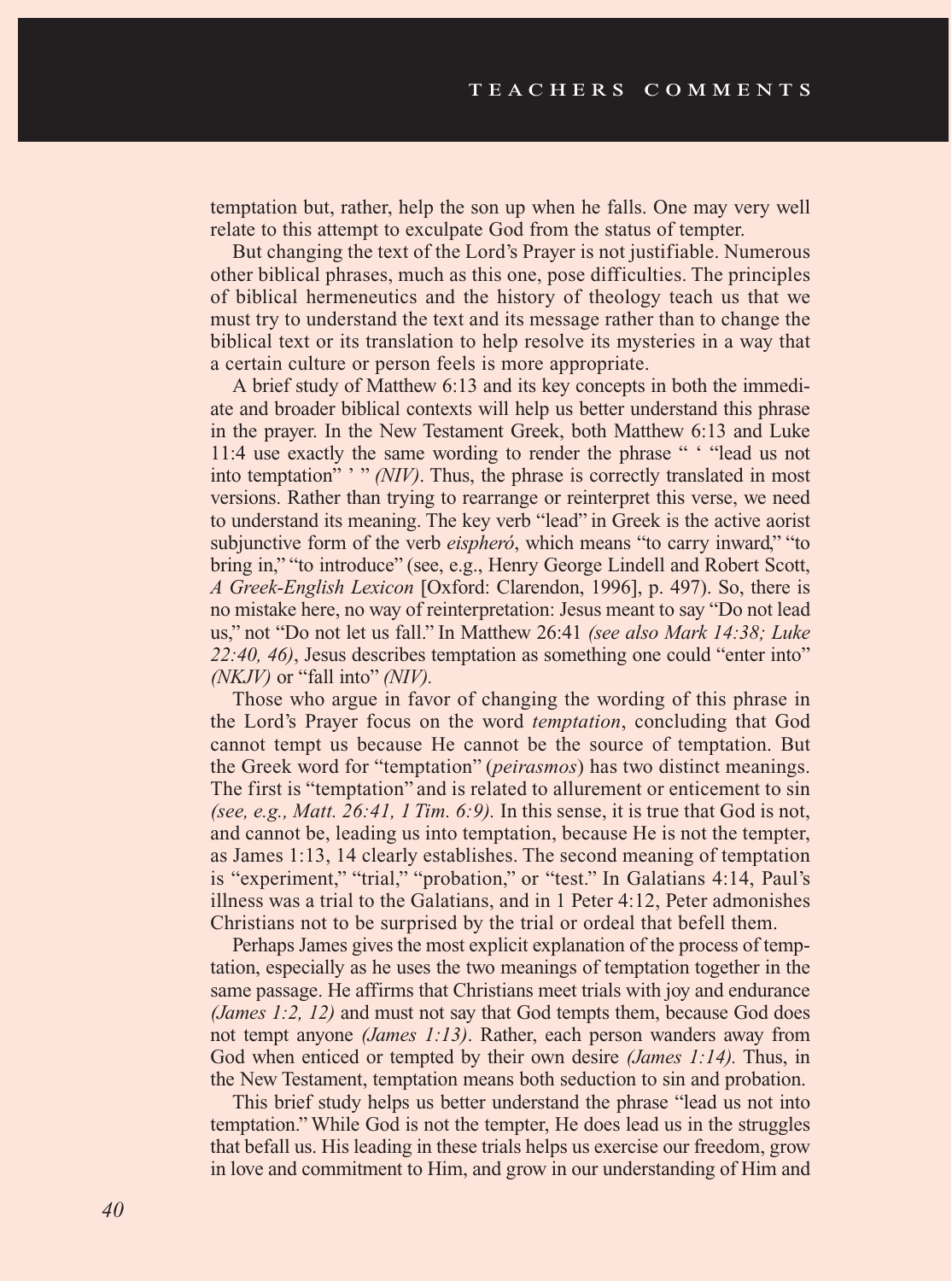ourselves in the context of the history of the great controversy. Only when we truly experience trials can we also truly experience freedom and growth. God created us to live and thrive in a perfectly happy world. But He also created the tree of the knowledge of good and evil so that we could have the opportunity to choose. God did not create the tree of the knowledge of good and evil to entice humanity to sin. Rather, God gave Adam and Eve the opportunity to express their freedom and grow in their love and loyalty to Him by obeying His commands. God led the Israelites to the cul-de-sac at the Red Sea, not to allure them to sin but to help them grow in their trust and love for Him in individual and collective spiritual discipline.

But if the hardships of life in the context of the great controversy only help us grow, why does Jesus teach us to ask God not to take us through these trials? This part of the Lord's Prayer teaches us about at least two important aspects of the Christian life. First, whatever the benefit of suffering, it is not an enjoyable experience, because God did not create us to suffer. Jesus Himself, who came to take upon Himself our suffering and death, prayed in the hour of His utmost distress: " 'Abba, Father, all things are possible for You. Take this cup away from Me; nevertheless not what I will, but what You will' " *(Mark 14:36, NKJV; see also Matt. 26:39, Luke 22:42)*. By including "do not lead us into temptation" in the Lord's Prayer, Jesus taught us to feel free to tell our Father how much we want to avoid the trials of life, even if they can, at times, be beneficial. However, He taught us by example that we must always lovingly yield to God's will and leading, because He knows what is best for us and for the plan of salvation.

Second, "lead us not into temptation" is immediately and purposefully coupled with "but deliver us from evil." Given that suffering is unavoidable in this world tainted with sin, we want God to lead us through all of our trials; but we do not want to be overcome by the enticement of Satan. Here the Lord's Prayer proclaims the very essence of the gospel of grace, because it teaches us that, as Christians, we are not saved as superhumans fighting the battles of life and the devil himself. Rather, it is God who delivers us from the evil one. But how are we delivered from Satan? Matthew 4:1 tells us that "Jesus was led up by the Spirit into the wilderness to be tempted by the devil" *(NKJV).* Of course, we understand that the Holy Spirit did not lead Jesus into the desert to make Him sin but to reveal Jesus as the Messiah, as the Savior of the world, as the One who overcame where Adam failed, and as the One who overcame evil and Satan *(see Matt. 4:1–11, Matt. 12:28, Mark 1:13, John 12:31, John 14:30, Heb. 2:14–18, 1 John 3:8).* When facing trials and the enticements of the devil, the Christian is delivered by Christ's victory over sin and Satan. So, though suffering and trials are not pleasant and desirable, we must go through them for our own benefit. We pray that God leads us, covered in Christ's victory over Satan.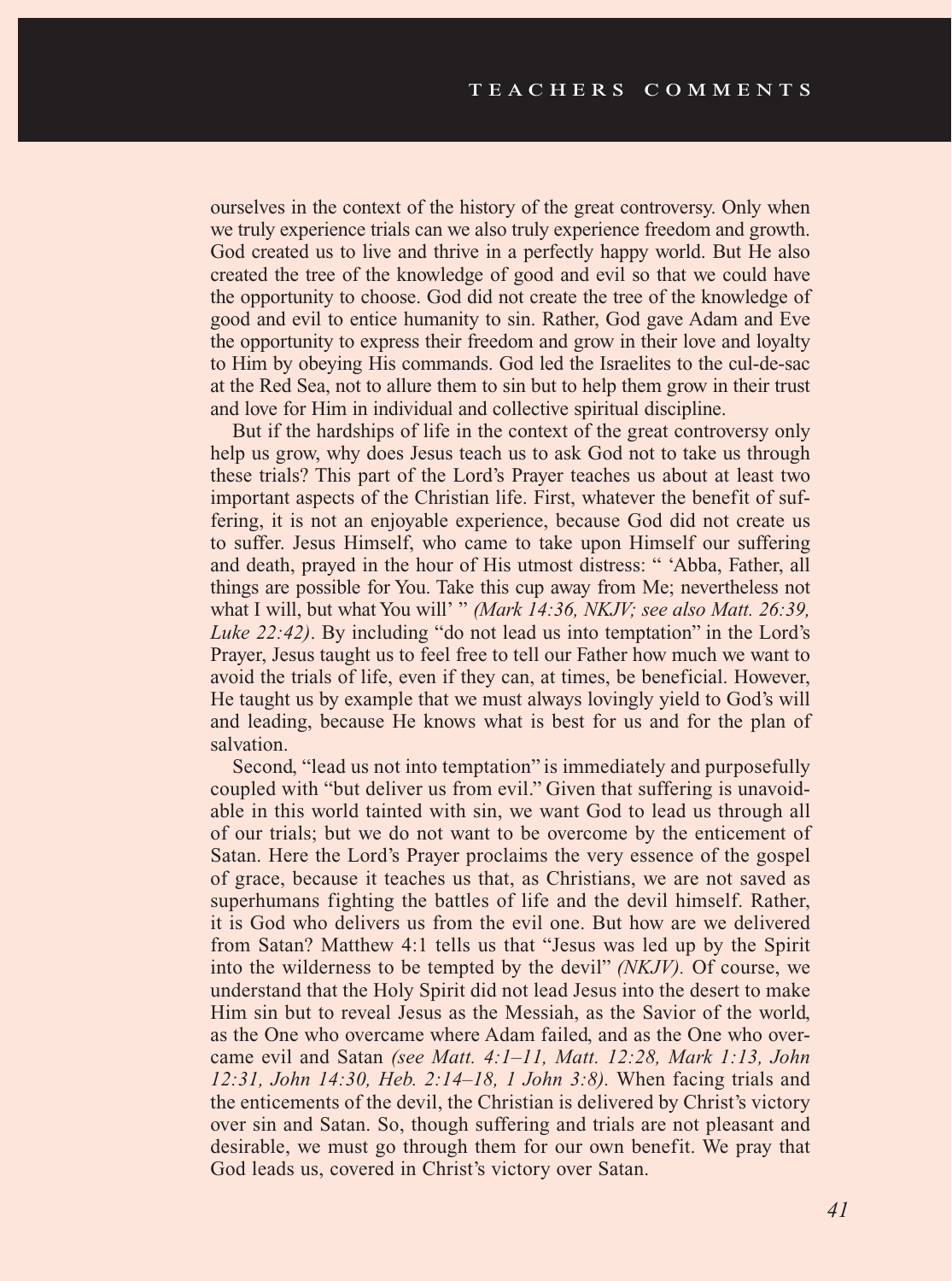Thus, the proposal to change the wording of the Lord's Prayer is not only unjustifiable and unbiblical but also superficial, rendering an impoverished theological and pastoral content. Such revision also is dangerous for another reason: it sets yet another precedent for changing the Word of God because of human and cultural impulse. Changing the wording in question in the Lord's Prayer will involve changing many other biblical texts and concepts. It is imperative to leave the text as it is and seek to understand it rather than to change it simply because it does not fit a particular theology or practical concern.

#### **Handel's New Song**

By the third decade of the eighteenth century, George Frederic Handel (1685–1759) could consider himself an accomplished composer, having written various genres of music. As he wrote mostly nonreligious music, many in the Church of England viewed him as a secular composer, which led to tensions with the church. However, Handel always thirsted for God and for salvation. In April 1737, he suffered a stroke or some other psychological affliction. Although he recovered, he soon landed in a financial, relational, and spiritual crisis. In conflict with the church, in conflict with many at the court and with other musicians, Handel thought he would collapse. On April 8, 1741, he gave what he thought was his last concert and at the age of 56, retired from public life.

But Handel was looking for a new song! He soon found it. A friend, Charles Jennings, shared with Handel a libretto that focused on the life of Christ, containing three parts: (1) prophecies about the coming of the Messiah; (2) the first coming of the Messiah and His passions; and (3) the future glory of His second coming, the end of sin, and the eternal acclamation of the Messiah. Handel rediscovered the glorious image of Jesus as the Messiah and Savior and decided to dedicate to Him an oratorio. An invitation from Dublin for Handel to compose something for a charity concert served as the catalyst, and, thus, *Messiah*, the greatest oratorio of all time, was born.

Handel was so absorbed by the writing of his new work that he wrote all three parts on some 260 pages in 24 days. During those days, Handel did not leave his apartment at all, barely touching the food prepared for him. Sometimes, during the composition, he would sob or cry at the great biblical texts he included or at the glory he was seeing in Jesus the Messiah. When the "new song," *Messiah*, was presented at the charity concert in Dublin, it collected 400 pounds, which resulted in freeing 142 men from debtor's prison. But it also freed Handel from the spiritual, and multifaceted, crucible he was in, and it has blessed numerous people around the globe since that time. Handel died on the morning of Good Friday, April 14, 1759, just eight days after having conducted his masterpiece, *Messiah*, for the last time, and was buried in Westminster Abbey. The monument in the Abbey in his honor represents him holding the manuscript of *Messiah*, part 3, at the place where it reads, "I know that my Redeemer liveth."